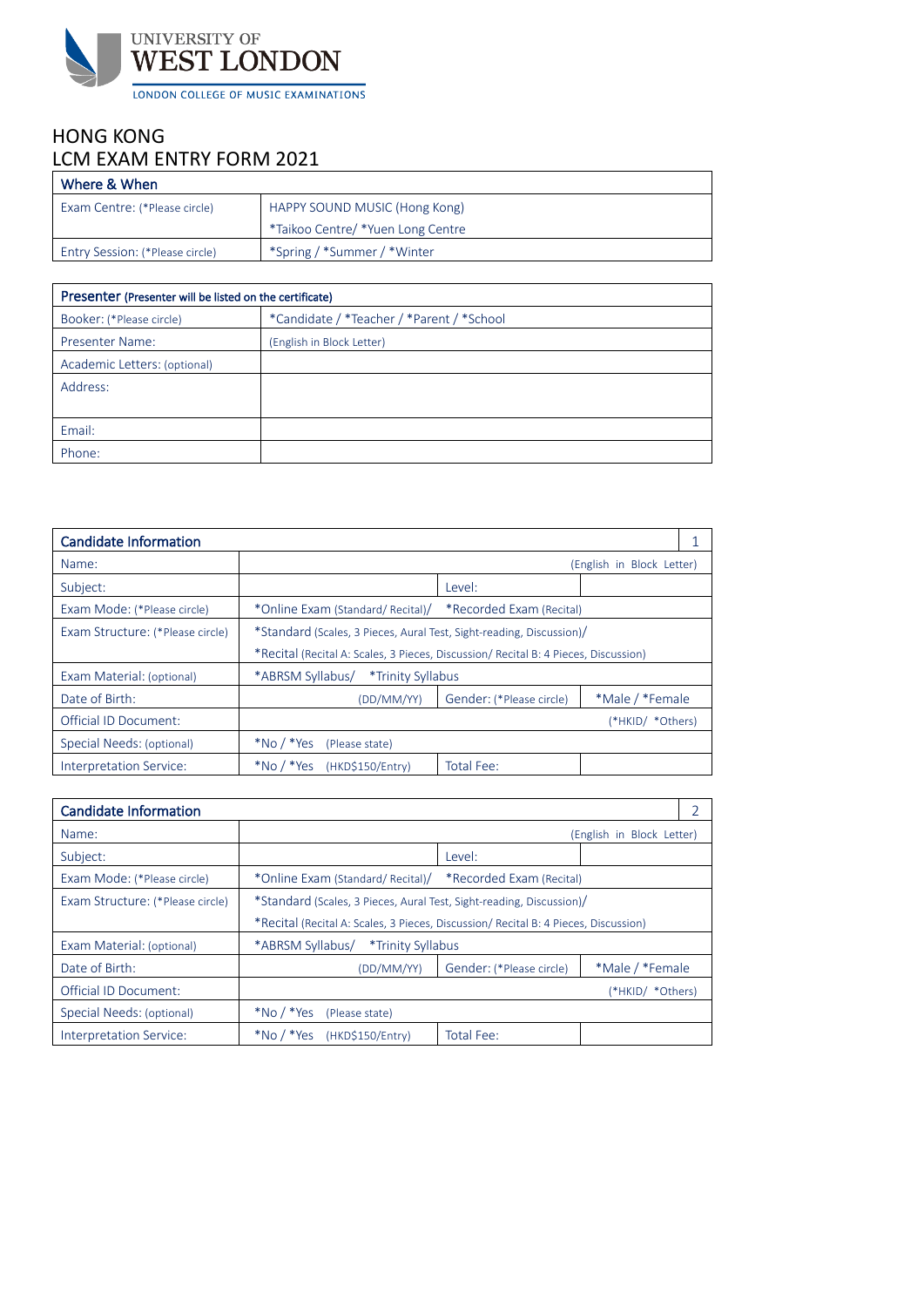| Candidate Information            |                                                                                     |                          |                           | 3 |
|----------------------------------|-------------------------------------------------------------------------------------|--------------------------|---------------------------|---|
| Name:                            |                                                                                     |                          | (English in Block Letter) |   |
| Subject:                         |                                                                                     | Level:                   |                           |   |
| Exam Mode: (*Please circle)      | *Online Exam (Standard/ Recital)/                                                   | *Recorded Exam (Recital) |                           |   |
| Exam Structure: (*Please circle) | *Standard (Scales, 3 Pieces, Aural Test, Sight-reading, Discussion)/                |                          |                           |   |
|                                  | *Recital (Recital A: Scales, 3 Pieces, Discussion/ Recital B: 4 Pieces, Discussion) |                          |                           |   |
| Exam Material: (optional)        | *ABRSM Syllabus/                                                                    | *Trinity Syllabus        |                           |   |
| Date of Birth:                   | (DD/MM/YY)                                                                          | Gender: (*Please circle) | *Male / *Female           |   |
| Official ID Document:            |                                                                                     |                          | (*HKID/ *Others)          |   |
| Special Needs: (optional)        | $*$ No / $*$ Yes<br>(Please state)                                                  |                          |                           |   |
| Interpretation Service:          | $*$ No / $*$ Yes<br>(HKD\$150/Entry)                                                | Total Fee:               |                           |   |

| <b>Candidate Information</b>     |                                                                                     |                          |                           | 4 |
|----------------------------------|-------------------------------------------------------------------------------------|--------------------------|---------------------------|---|
| Name:                            |                                                                                     |                          | (English in Block Letter) |   |
| Subject:                         |                                                                                     | Level:                   |                           |   |
| Exam Mode: (*Please circle)      | *Online Exam (Standard/ Recital)/                                                   | *Recorded Exam (Recital) |                           |   |
| Exam Structure: (*Please circle) | *Standard (Scales, 3 Pieces, Aural Test, Sight-reading, Discussion)/                |                          |                           |   |
|                                  | *Recital (Recital A: Scales, 3 Pieces, Discussion/ Recital B: 4 Pieces, Discussion) |                          |                           |   |
| Exam Material: (optional)        | *ABRSM Syllabus/<br>*Trinity Syllabus                                               |                          |                           |   |
| Date of Birth:                   | (DD/MM/YY)                                                                          | Gender: (*Please circle) | *Male / *Female           |   |
| Official ID Document:            |                                                                                     |                          | (*HKID/ *Others)          |   |
| Special Needs: (optional)        | $*$ No / $*$ Yes<br>(Please state)                                                  |                          |                           |   |
| Interpretation Service:          | $*$ No / $*$ Yes<br>(HKD\$150/Entry)                                                | Total Fee:               |                           |   |

| Candidate Information            |                                                                                     |                          |                           |  |
|----------------------------------|-------------------------------------------------------------------------------------|--------------------------|---------------------------|--|
| Name:                            |                                                                                     |                          | (English in Block Letter) |  |
| Subject:                         |                                                                                     | Level:                   |                           |  |
| Exam Mode: (*Please circle)      | *Online Exam (Standard/ Recital)/                                                   | *Recorded Exam (Recital) |                           |  |
| Exam Structure: (*Please circle) | *Standard (Scales, 3 Pieces, Aural Test, Sight-reading, Discussion)/                |                          |                           |  |
|                                  | *Recital (Recital A: Scales, 3 Pieces, Discussion/ Recital B: 4 Pieces, Discussion) |                          |                           |  |
| Exam Material: (optional)        | *ABRSM Syllabus/<br>*Trinity Syllabus                                               |                          |                           |  |
| Date of Birth:                   | (DD/MM/YY)                                                                          | Gender: (*Please circle) | *Male / *Female           |  |
| <b>Official ID Document:</b>     |                                                                                     |                          | (*HKID/ *Others)          |  |
| Special Needs: (optional)        | $*$ No / $*$ Yes<br>(Please state)                                                  |                          |                           |  |
| Interpretation Service:          | $*$ No / $*$ Yes<br>(HKD\$150/Entry)                                                | Total Fee:               |                           |  |

| <b>Candidate Information</b>     |                                                                                     |                          |                           | h |
|----------------------------------|-------------------------------------------------------------------------------------|--------------------------|---------------------------|---|
| Name:                            |                                                                                     |                          | (English in Block Letter) |   |
| Subject:                         |                                                                                     | Level:                   |                           |   |
| Exam Mode: (*Please circle)      | *Online Exam (Standard/ Recital)/                                                   | *Recorded Exam (Recital) |                           |   |
| Exam Structure: (*Please circle) | *Standard (Scales, 3 Pieces, Aural Test, Sight-reading, Discussion)/                |                          |                           |   |
|                                  | *Recital (Recital A: Scales, 3 Pieces, Discussion/ Recital B: 4 Pieces, Discussion) |                          |                           |   |
| Exam Material: (optional)        | *ABRSM Syllabus/ *Trinity Syllabus                                                  |                          |                           |   |
| Date of Birth:                   | (DD/MM/YY)                                                                          | Gender: (*Please circle) | *Male / *Female           |   |
| <b>Official ID Document:</b>     |                                                                                     |                          | (*HKID/ *Others)          |   |
| Special Needs: (optional)        | $*$ No / $*$ Yes<br>(Please state)                                                  |                          |                           |   |
| Interpretation Service:          | $*$ No / $*$ Yes<br>(HKD\$150/Entry)                                                | Total Fee:               |                           |   |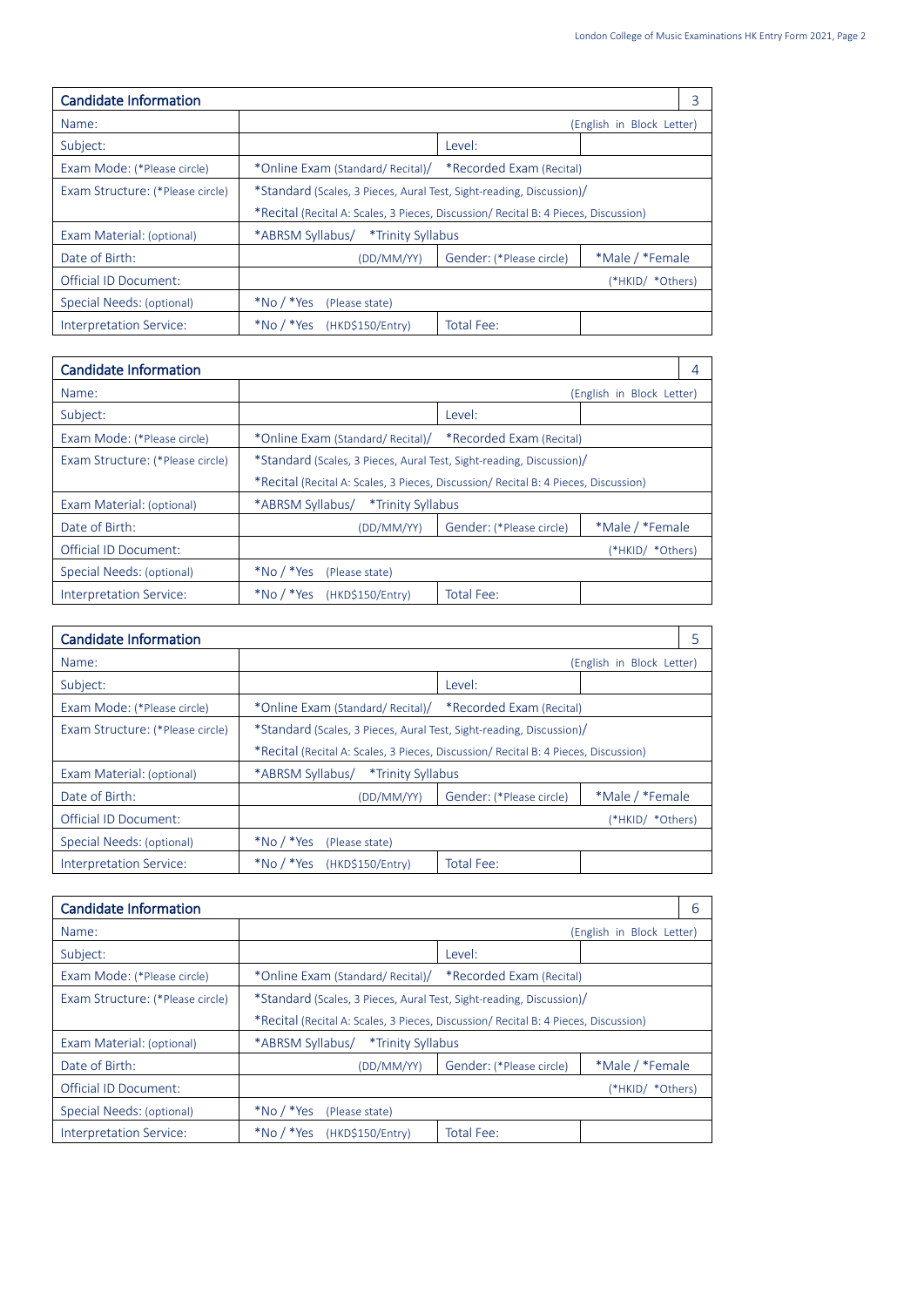| <b>Entry Conclusion</b>    |                                 |
|----------------------------|---------------------------------|
| Total No. of Candidate:    |                                 |
|                            |                                 |
|                            | No. of Online Exam Candidate:   |
|                            | No. of Recorded Exam Candidate: |
| Total Amount of Entry Fee: |                                 |
|                            |                                 |
| Signature:                 |                                 |
|                            |                                 |
|                            |                                 |
| <b>Entry Date:</b>         |                                 |

Submission of this entry form confirms acceptance of the exam regulations and conditions as listed in the current syllabus. Entry fees cannot be refunded. LCME will use the personal data given above only for correspondence relating to this exam entry. LCME will not use your personal data for marketing purposes unless your consent has been given. If you would like to stay up to date with LCME news & syllabus updates please visit lcme.uwl.ac.uk/stay-in-touch. You can find a copy of LCME's Privacy Notice on our website.

## HONG KONG Entry Information

| <b>Early Learning in Music</b>                         | Practical (HKD) |
|--------------------------------------------------------|-----------------|
| Early Learning Group Entry (Stage 1-3) - per candidate | \$270           |
| Early Learning Individual Entry                        | \$700           |

| <b>Music Grades</b> | Practical (HKD) | Theory (HKD) |
|---------------------|-----------------|--------------|
| Pre-Preparatory     | \$700           | \$530        |
| Step 1              | \$700           | \$530        |
| Step 2              | \$740           | ۰            |
| Grade 1/Level 1     | \$880           | \$600        |
| Grade 2/Level 2     | \$1,080         | \$650        |
| Grade 3/Level 3     | \$1,160         | \$670        |
| Grade 4/Level 4     | \$1,250         | \$700        |
| Grade 5/Level 5     | \$1,360         | \$800        |
| Grade 6/Level 6     | \$1,580         | \$900        |
| Grade 7/Level 7     | \$1,690         | \$990        |
| Grade 8/Level 8     | \$2,010         | \$1,080      |

| Interpretation Service (English – Cantonese) | Per Entry (HKD) |
|----------------------------------------------|-----------------|
| Music Grades (Non-Diplomas Entry)            | \$150           |
| Diplomas                                     | \$350           |

| Exam Sessions*        | Deadline* |
|-----------------------|-----------|
| Spring 2021 (Apr)     | Feb 2021  |
| Summer 2021 (Aug)     | Jun 2021  |
| Winter 2021 (Nov/Dec) | Sep 2021  |

| Theory Exam Sessions* | Deadline* |
|-----------------------|-----------|
| Summer 2021 (Jun)     | Apr 2021  |
| Winter 2021 (Nov)     | Oct 2021  |

\*the exact date to be confirmed